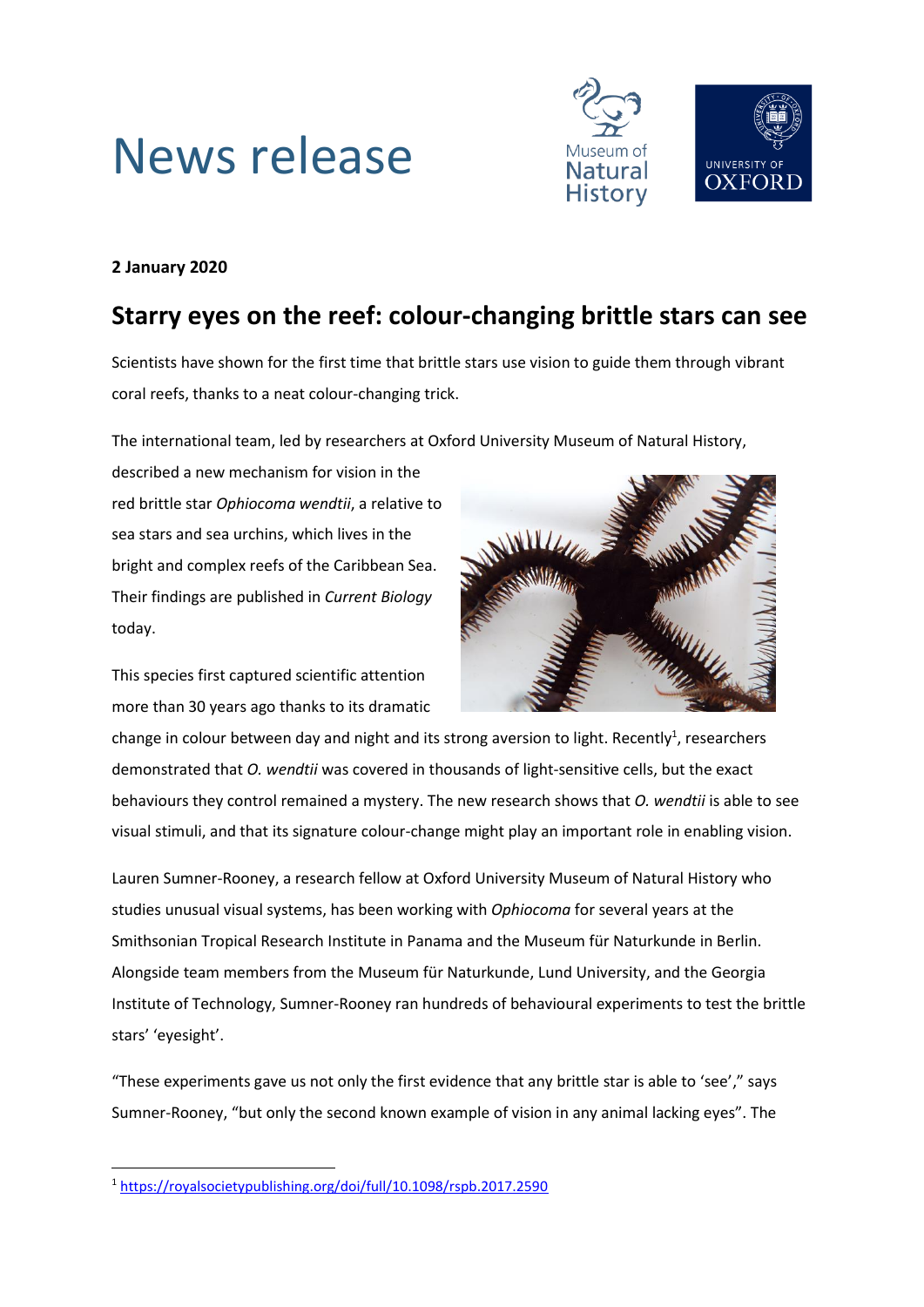animals were able to seek out areas of contrast, which the researchers think may mimic structures that could offer shelter from predators. Although it appears that their vision is very coarse, on the crowded tropical reefs disturbed brittle stars never have to look too far to make a dash for the nearest cover.

However, an unexpected discovery raised new questions about how this visual system worked. "We were surprised to find that the responses we saw during the day disappeared in animals tested at night, yet the light-sensitive cells still seemed to be active," says Sumner-Rooney.

The team set about trying to identify what caused this dramatic shift in behaviour, eliminating possible factors such as loss of motivation and low light intensity making vision too difficult. The one they couldn't rule out was *O. wendtii*'s characteristic change in colour, from a deep red during the day to beige at night. Previously, Sumner-Rooney's team showed that another closely related brittle star, *Ophiocoma pumila*, was also covered in light sensors, but it doesn't exhibit the same colour change. Curiously, this paler species also failed their eye-test.

Combining a suite of techniques, the researchers reconstructed digital models of individual lightsensing cells in the two species, with and without *O. wendtii*'s dark daytime pigmentation. They demonstrated that, during the day, the pigment restricted light reaching the sensors to a narrower angle that corresponds to their hypothesised visual resolution. Without this pigment – in *O. pumila*, or during the night in *O. wendtii* – light could reach the sensors from a much wider angle, making vision impossible.

"It's a very exciting discovery," explains Sumner-Rooney. "It had been suggested 30 years ago that changing colour might hold the key to light-sensitivity in *Ophiocoma*, so we're very happy to be able to fill in some of the gaps that remained and describe this new mechanism."

Although this is the first visual system proposed to work using whole-body colour change, the scientists have also identified potential similarities with a sea urchin, distant relatives of brittle stars. Only one species of sea urchin has 'passed' the same tests for vision, and it also, independently, changes colour in response to light levels. Future work will probe whether this sea urchin, the only other animal in the world known to see without eyes, might be using a similar trick to *Ophiocoma.* 

## **For further information:**

Lauren Sumner-Rooney Research fellow Museum of Natual History [lauren.sumner-rooney@oum.ox.ac.uk](mailto:lauren.sumner-rooney@oum.ox.ac.uk)